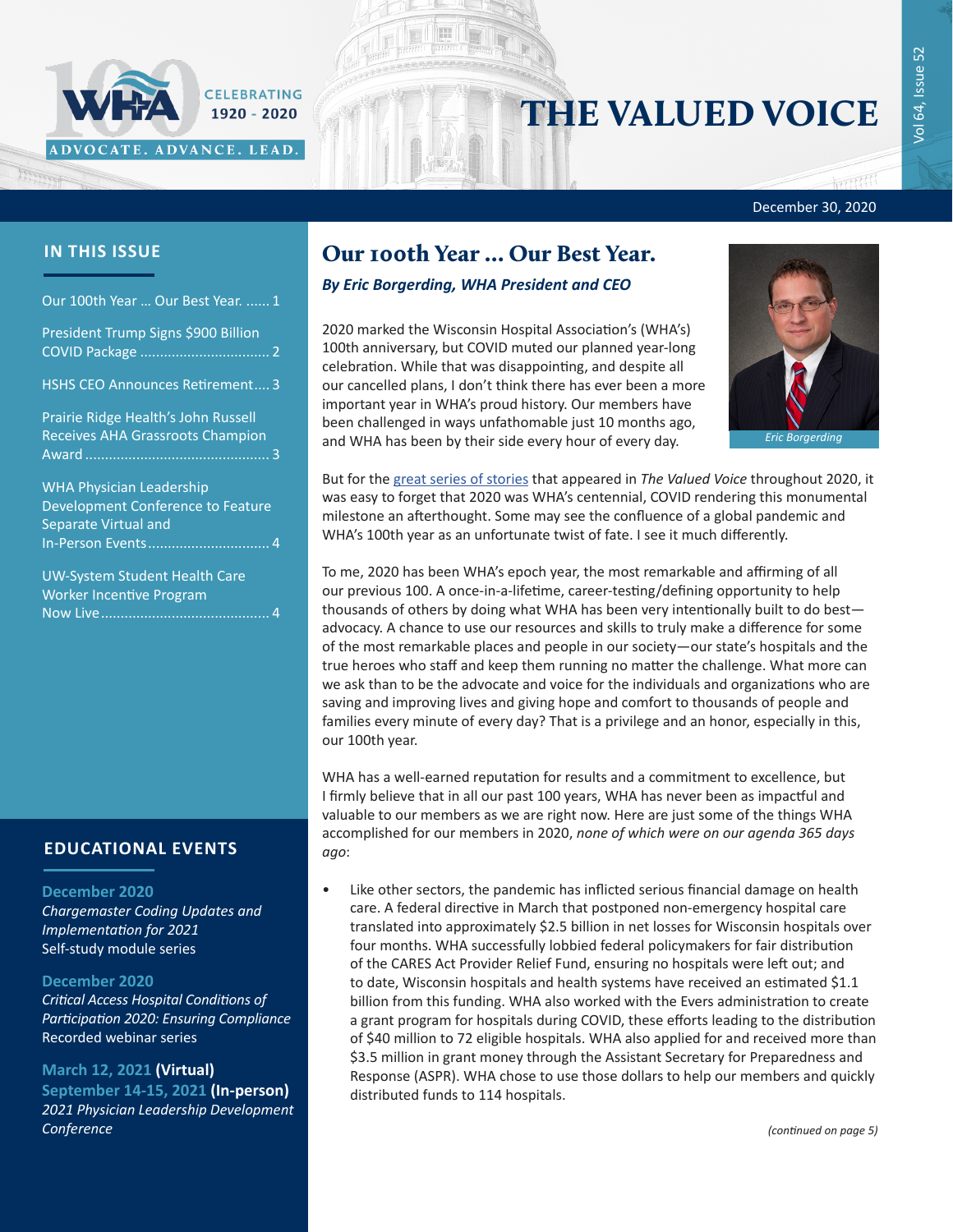# <span id="page-1-0"></span>President Trump Signs \$900 Billion COVID Package

On Dec. 28, President Trump signed a \$900 billion COVID relief package, ending speculation that he may veto the package after posting a video on Dec. 22 in which he railed against the amount of pork in the bill unrelated to COVID and called for larger rebate checks for Americans.

The package contains a number of important health care provisions, including:

- **• Flexibility in Spending Provider Relief Funding** In addition to adding \$3 billion to the Provider Relief Fund, the package includes provisions supported by the Wisconsin Hospital Association (WHA) to give hospitals flexibility in spending funds they've already received. This includes the ability to use any reasonable method to calculate lost revenue (consistent with the original June Health and Human Services guidance) and allowing systems to move targeted distributions within their system.
- **• Funding for Testing, Tracing and Vaccines** The legislation includes additional funding (\$22.4 billion) that will go directly to states for testing, contact tracing, and COVID mitigation efforts.
	- o Wisconsin can expect to see between \$350-400 million based on previous distribution formulas.
	- o Additionally, unspent state dollars from the CARES Act will roll over through all of 2021.
	- o On top of this, the package adds \$30 billion in funding for vaccine acquisition, including \$4.5 billion going directly to states (Wisconsin is expected to receive around \$75 million based on past distribution formulas).
- **• Surprise Billing** Effective in 2022, the legislation implements the [surprise billing solution](https://www.wha.org/MediaRoom/WHANewsletter/2020/12-17-2020/Surprise-Billing-Resolution-in-Sight-as-Congress-I) supported by WHA: independent dispute resolution. Patients are protected from out-of-network bills and providers and insurers can negotiate disputes while using an independent third party as a backstop to ensure providers get paid.
	- o Notably, the final legislation removes onerous billing provisions WHA had requested to be removed, including establishing a 90-day billing timeline and requiring hospitals to be responsible for billing of professional fees. The legislation does include a new transparency provision requiring providers and health plans to work together to generate a good faith estimate for patients.
- **• Extends Medicare Sequester Grace Period**  The CARES Act had removed the 2% Medicare Sequester cuts through 2020. This legislation extends their removal through March 31 of 2021.
- **• Graduate Medical Education** The package [includes legislation introduced by Wisconsin Reps. Ron Kind \(D-WI\) and Mike](https://www.wha.org/MediaRoom/WHANewsletter/2019/03-05-2019/Two-Medicare-GME-Bills-Reintroduced-in-Congress)  [Gallagher \(R-WI\)](https://www.wha.org/MediaRoom/WHANewsletter/2019/03-05-2019/Two-Medicare-GME-Bills-Reintroduced-in-Congress) to fix the rotator cap issue, something WHA has long advocated for. The fix addresses the cases of two Wisconsin hospitals, Bellin and Hospital Sisters Health System St. Vincent, that had their federal Graduate Medical Education (GME) frozen at less than 1.0 full-time employee (FTE) after briefly hosting rotating medical residents in 1996. It also increases GME-funded slots in teaching hospitals by 1,000 slots in 2023.
- **• Rural Provisions** The legislation extends the Work Geographic Practice Cost Index (GPCI) Floor through 2023 and the Conrad State 30 J-1 visa waiver program, which helps underserved areas recruit foreign-born physicians, through 2021. It also creates a new Rural Emergency Hospital designation which allows existing rural hospitals to continue providing emergency and outpatient services without needing to offer inpatient services.
- **• Medicare Physician Fee Schedule Payments**  The package offsets some of the cuts to specialty services from the 2021 Physician Fee Schedule *[final rule](https://www.wha.org/MediaRoom/WHANewsletter/2020/12-10-2020/CMS-Releases-Final-Physician-Fee-Schedule-Rule-for)* by including about \$3 billion in funding and putting a moratorium on the add-on/complex Evaluation and Management Code until 2024.

Please contact WHA Vice President of Federal and State Relations [Jon Hoelter](mailto:jhoelter%40wha.org?subject=) with questions.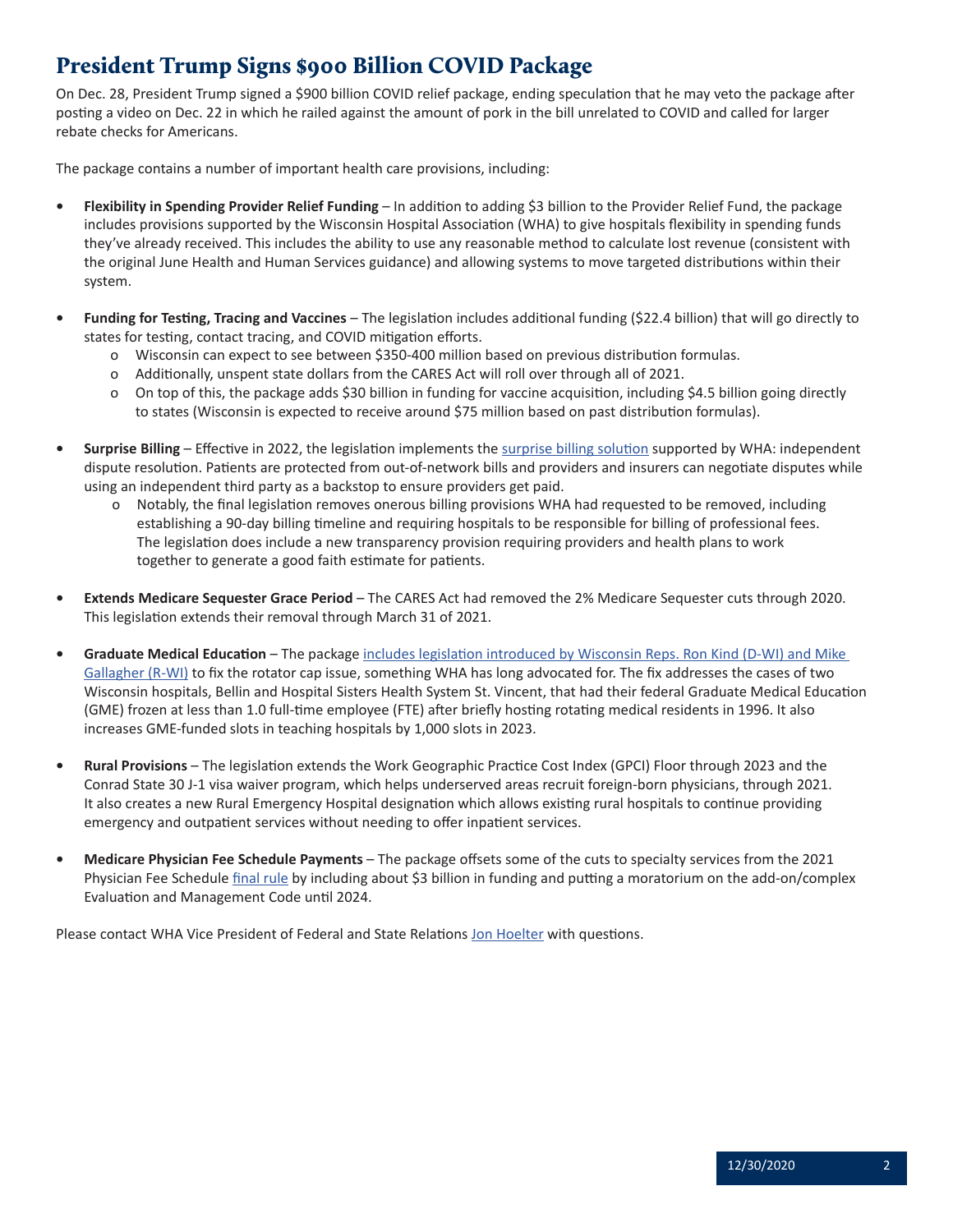### <span id="page-2-0"></span>HSHS CEO Announces Retirement

### *Starmann-Harrison leaves "wide wake" of influence on Wisconsin health care*

Mary Starmann-Harrison, president and CEO of Hospital Sisters Health System (HSHS), has announced her plan to retire in 2021 after 10 years at the system's helm.

Under Starmann-Harrison's leadership, HSHS has grown to 15 hospitals in Illinois and Wisconsin, including the addition of HSHS St. Claire Memorial Hospital in Oconto Falls to the system's service area in 2014. Before joining HSHS in 2011, Starmann-Harrison served for 12 years as regional president and CEO of SSM Health Care. She also played an instrumental role in establishing Prevea360 health insurance in Wisconsin.

"It has been an honor and privilege to serve HSHS for the past decade," said Starmann-Harrison. "As I reflect on my long career in health care, there have been so many learnings, especially in the most challenging years such as 2020. I am so grateful for the incredible colleagues I have worked with over the years."

The Wisconsin Hospital Association (WHA) also benefitted from Starmann-Harrison's leadership. Participating in numerous annual WHA events and contributing to influential committees, task forces and councils for more than 15 years, Starmann-Harrison, who served as a WHA board member from 2007 and as board chair in 2006, has left a wide wake of influence on health care in Wisconsin, noted WHA President and CEO Eric Borgerding. "I am grateful to Mary for the help, support and counsel she has provided over the years," said Borgerding. "Her dedication to her colleagues and the patients and communities she serves is truly inspirational. Because of Mary's leadership, many more people in Wisconsin today have access to high-quality health care."

Starmann-Harrison will assist in transitioning her successor prior to her retirement in the second half of 2021, after which she and her husband Greg plan to move to Arizona.

### Prairie Ridge Health's John Russell Receives AHA Grassroots Champion Award

Every year, one individual in each state is honored as a "Grassroots Champion" by the American Hospital Association (AHA) in consultation with state hospital associations. This year, the Wisconsin Hospital Association (WHA) nominated John Russell to receive the AHA Grassroots Champion Award for his service and efforts.

Currently, Russell serves as the chair-elect on the WHA board of directors. Russell regularly participates in WHA grassroots advocacy initiatives, including attending Advocacy Day, promoting the WHA's Hospitals Education & Advocacy Team (HEAT) program, traveling with WHA to Washington, D.C., and more. Russell is also active in the Wisconsin Hospitals PAC & Conduit, personally contributing to the program and engaging with candidates through events.

WHA President and CEO Eric Borgerding presented the Grassroots Champion Award to Russell virtually on Dec. 17. "John is an exemplary leader, advocating



*Eric Borgerding presents the AHA Grassroots Champion Award to John Russell.*

for the important issues that impact Wisconsin hospitals, the patients they serve and their critical role in our communities," said Borgerding. "WHA was pleased to nominate John for this is well-deserved award, and we know he will continue to be an advocacy model for others."

"Thank you very much for this award," said Russell. "I feel advocacy is part of our obligation as health care leaders—to be involved, to build those relationships, and hopefully, in some way, influence the direction of health care in our communities and in our state."



 *Mary Starmann-Harrison*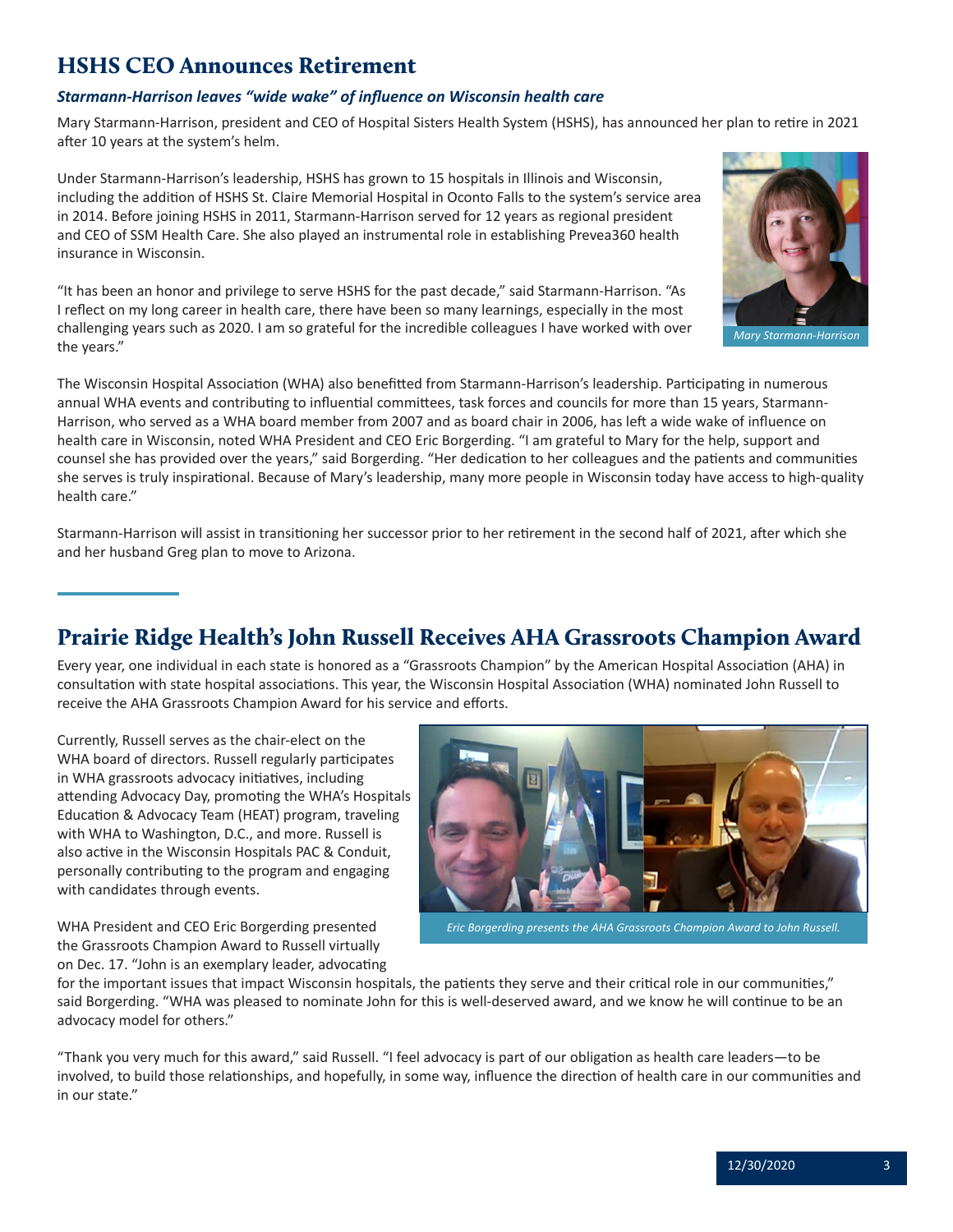# <span id="page-3-0"></span>WHA Physician Leadership Development Conference to Feature Separate Virtual and In-Person Events

In response to attendee feedback and continued prohibitions on public gatherings, the Wisconsin Hospital Association (WHA) is adapting its Physician Leadership Development Conference to include two distinct, but complementary professional development opportunities, one virtual and one in-person. The Physician Leader Learning Day, a virtual conference, will take place March 12, 2021. The Physician Knowledge Sharing Event is planned as an in-person event in Kohler Sept. 14-15, 2021. Both events offer continuing medical education-certified instruction focused on developing leadership skills, while also providing a forum for discussion, networking and collegiality. Registration is inclusive of both sessions.

Complete event information and registration is available [here](https://www.wha.org/PLDC-2021).

For any questions regarding this event or any other WHA educational opportunity, email [education@wha.org](mailto:education@wha.org)

# UW-System Student Health Care Worker Incentive Program Now Live

The University of Wisconsin System (UW System) [is offering incentives](https://www.wisconsin.edu/news/archive/uw-system-announces-more-details-on-covid-19-student-health-care-worker-initiative/) for students with nursing skills and other health backgrounds to work on the front lines of Wisconsin's fight against the COVID-19 pandemic.

UW System students meeting the program's eligibility requirements can receive a \$500 tuition credit for working in a clinical setting for at least 50 hours between Dec. 1, 2020 and Feb. 1, 2021. This includes students qualified to work in inpatient units and emergency departments, including nurses, nursing assistants, techs, and EMTs. The goal of the program is to increase the labor pool for hospitals struggling to meet staffing challenges under COVID.

The Wisconsin Hospital Association (WHA) is partnering with UW System to maximize the potential of this program for Wisconsin hospitals. Anyone interested in participating should contact WHA Senior Vice President of Workforce and Clinical Practice [Ann Zenk](mailto:azenk%40wha.org?subject=) for additional details.

### **Follow Us Follow Us**

**F[ollow U](https://m.facebook.com/WIHospitalAssociation)s** [@WIHospitalAssociation](https://m.facebook.com/WIHospitalAssociation)



[@Wisconsin Hospital Association](https://www.linkedin.com/company/4566526/admin/)